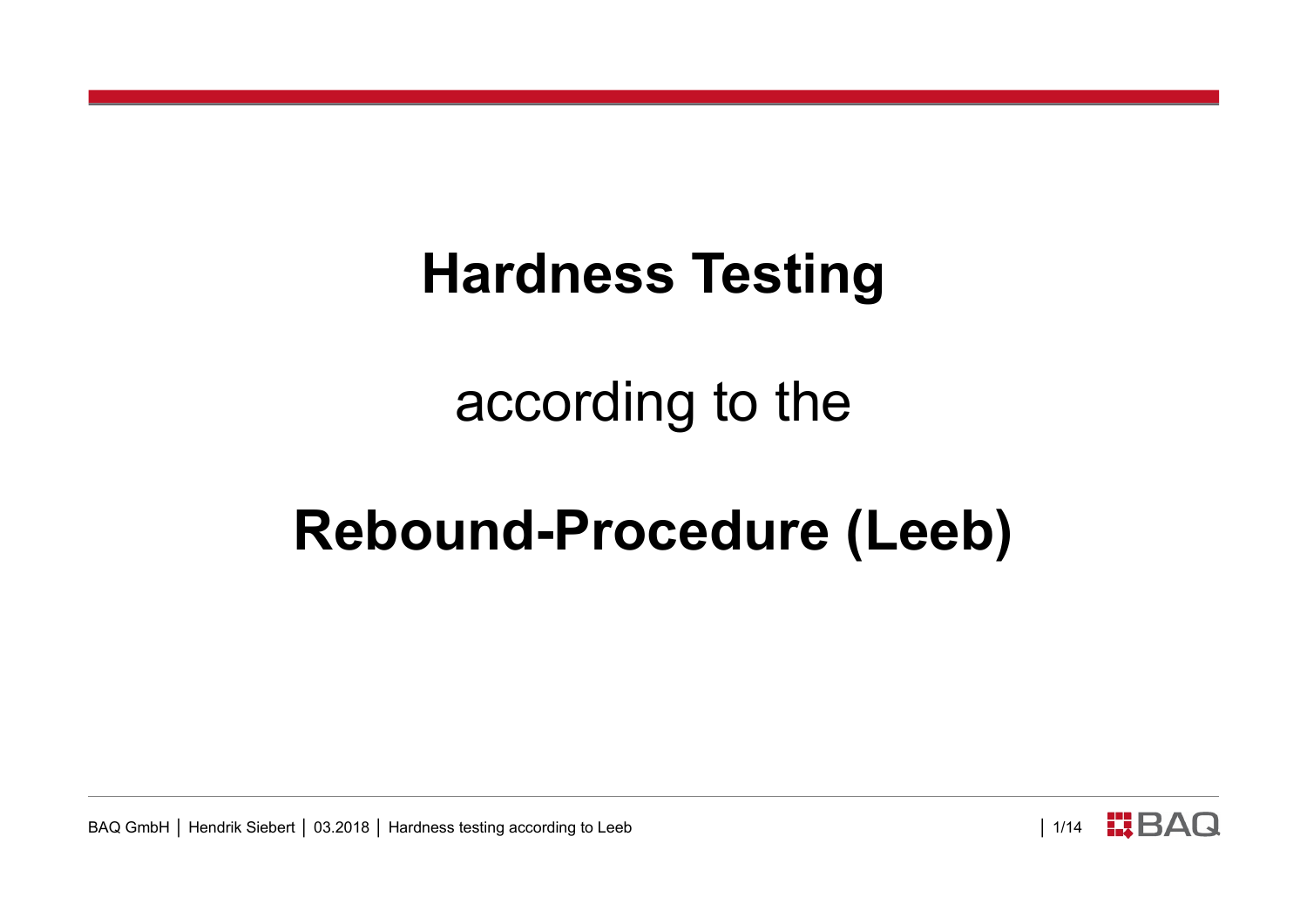## **Normative Basis**

- ◆ DIN EN ISO 16859 (previously DIN 50156): Metallic materials – Hardness testing according to Leeb
- ◆ ASTM A956:

Standard Test Method for Leeb Hardness Testing of Steel Products

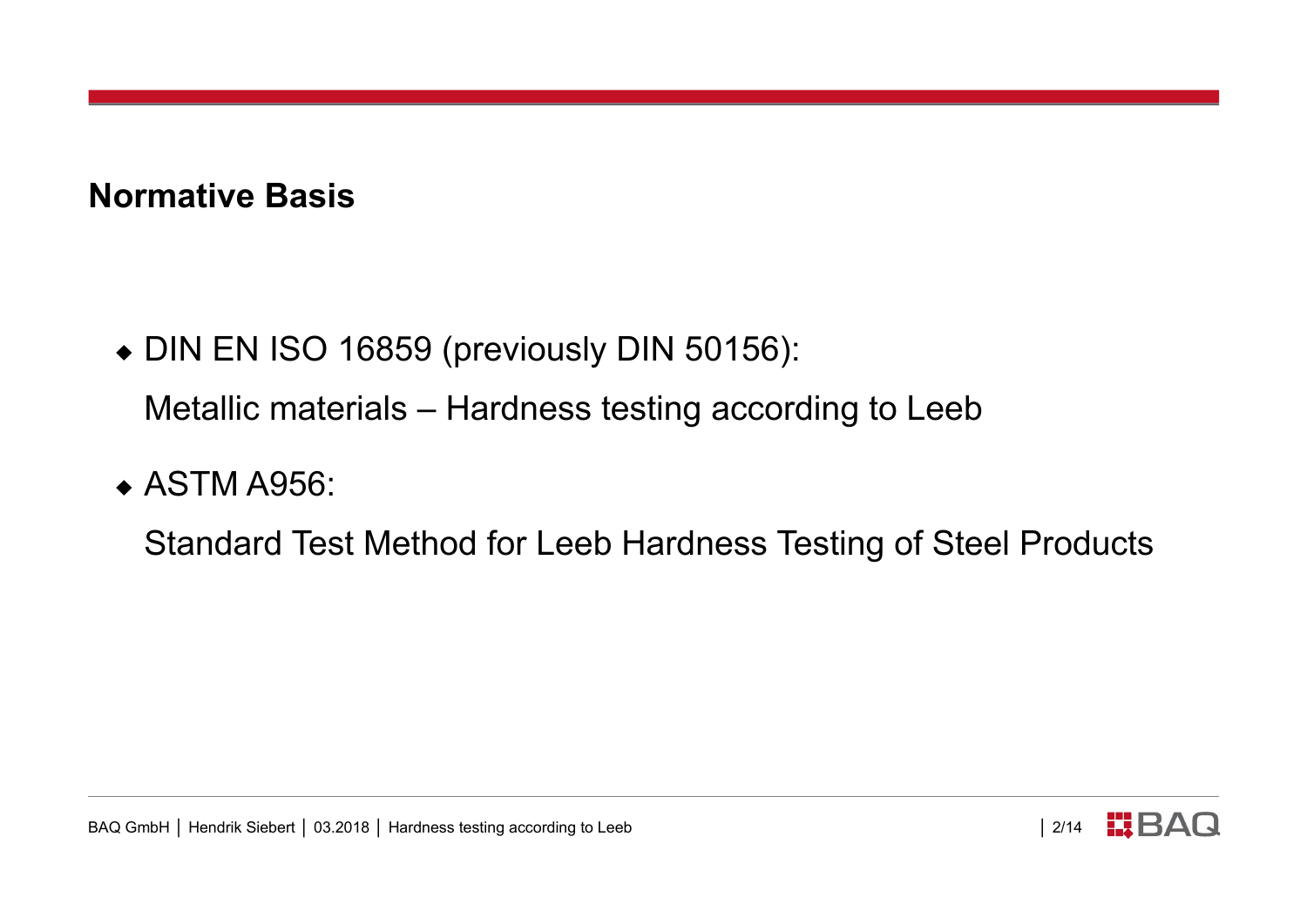## **Impact Device Structure**



8 Spherical indentation tip 9 Coil with mounting

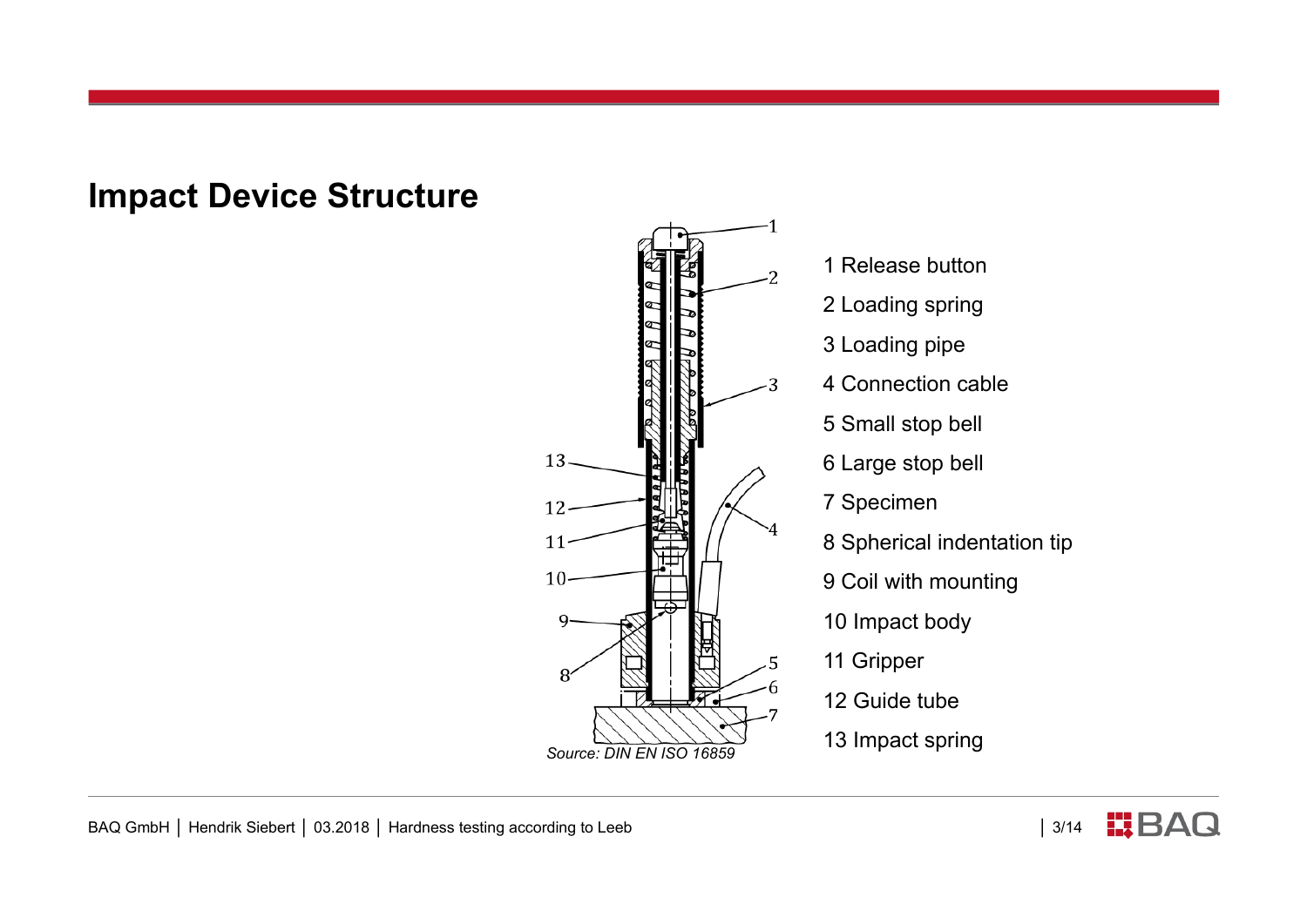**Leeb-Hardness Values**

$$
HL = \frac{1000 \times VB}{VA}
$$

HL=HardnessLeeb VB=Reboundspeed VR=Impact speed

 Conversion of the HL-Values in other scales over empirical determined charts possible (Dependent on materials).

BAQ GmbH | Hendrik Siebert | 03.2018 | Hardness testing according to Leeb │ 1999 | 4/14 | 4/14 | BAQ

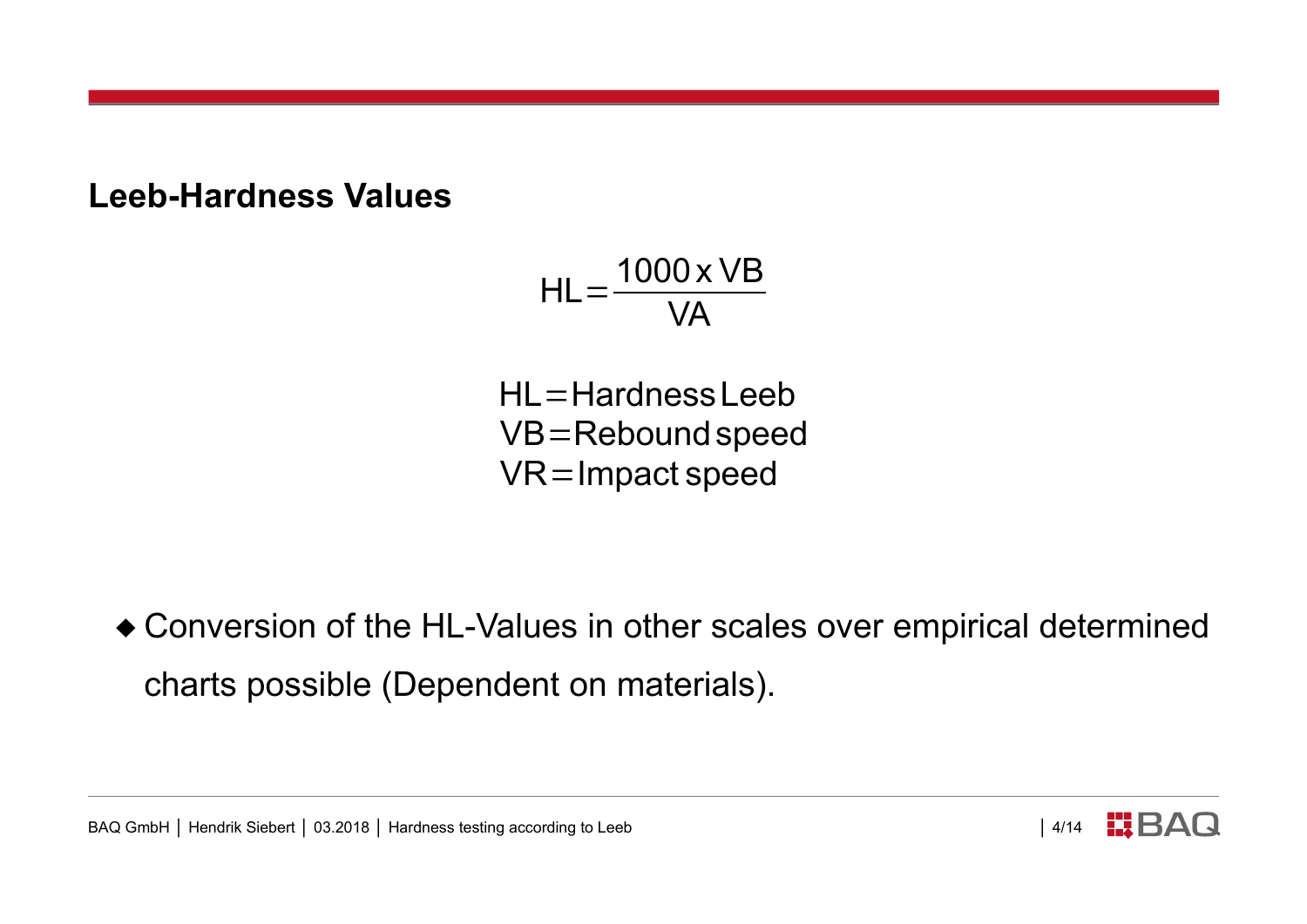**Performing a measuring**

- The stop bell needs a stable ground on the specimen. Minimum distance to the edge = 5 mm.
- Measurings, which are not realized vertical, result in wrong values  $(\rightarrow$  Correction factor)
- Max. Curvature radius of the specimen 30 mm, resp. 50 mm (Type G) or special support rings

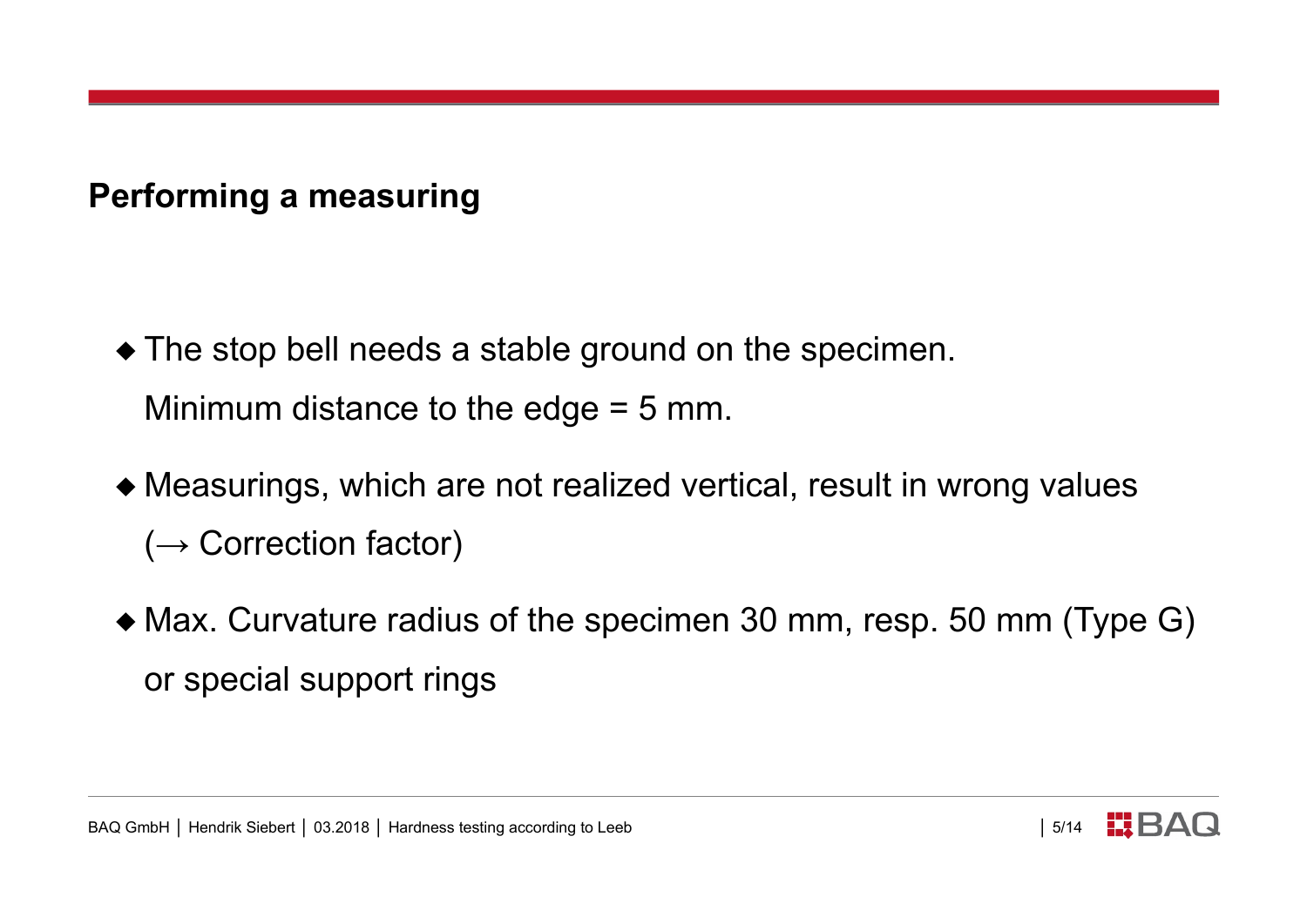**Available Impact Devices – Type D**

- ◆ Standard for most testing tasks
- Min. workpiece mass: 2 kg (5 kg without stable underlay)
- Min. workpiece thickness: 25 mm (3 mm with coupling)
- ◆ Max. surface roughness (Ra): 2 µm



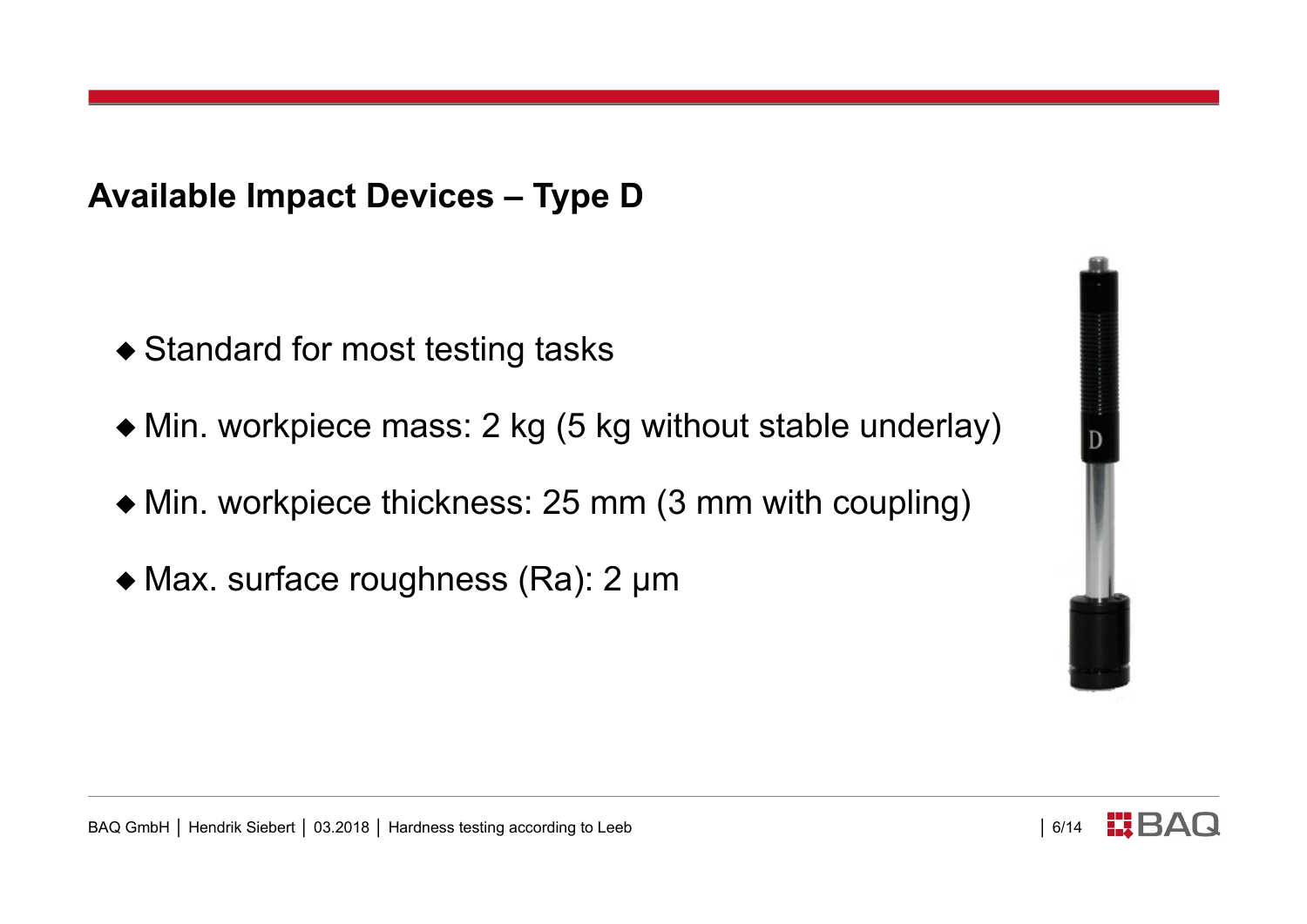**Available Impact Devices – Type DC**

- ◆ Short impact device
- Min. workpiece mass: 2 kg (5 kg without stable underlay)
- Min. workpiece thickness: 25 mm (3 mm with coupling)
- ◆ Max. surface roughness (Ra): 2 µm





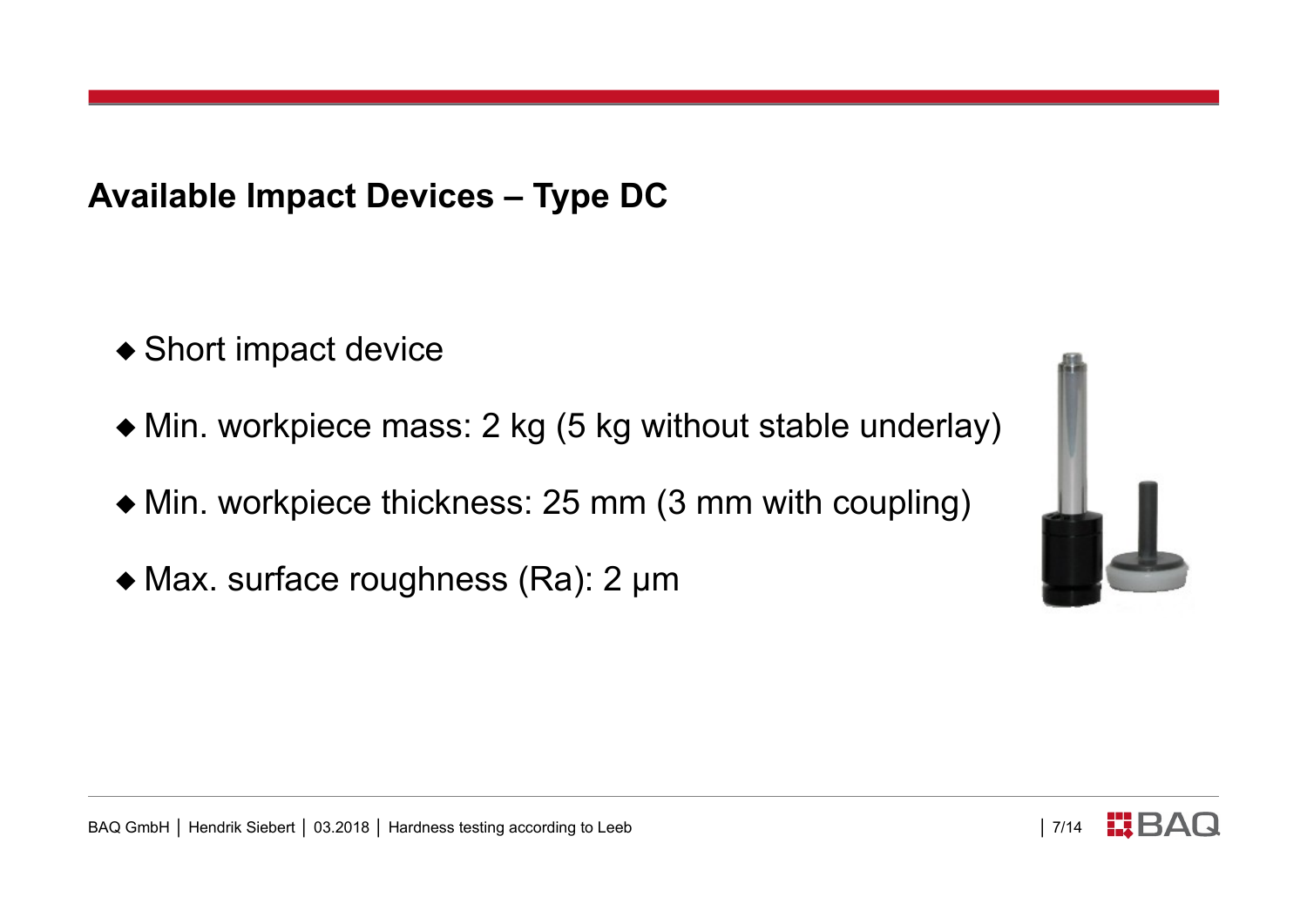**Available Impact Devices – Type DL**

- $\blacklozenge$  Thin impact device ( $\varnothing$  4,2 mm)
- Min. workpiece mass: 2 kg (5 kg without stable underlay)
- Min. workpiece thickness: 25 mm (3 mm with coupling)
- ◆ Max. surface roughness (Ra): 2 µm



BAQ GmbH | Hendrik Siebert | 03.2018 | Hardness testing according to Leeb │ 8/14

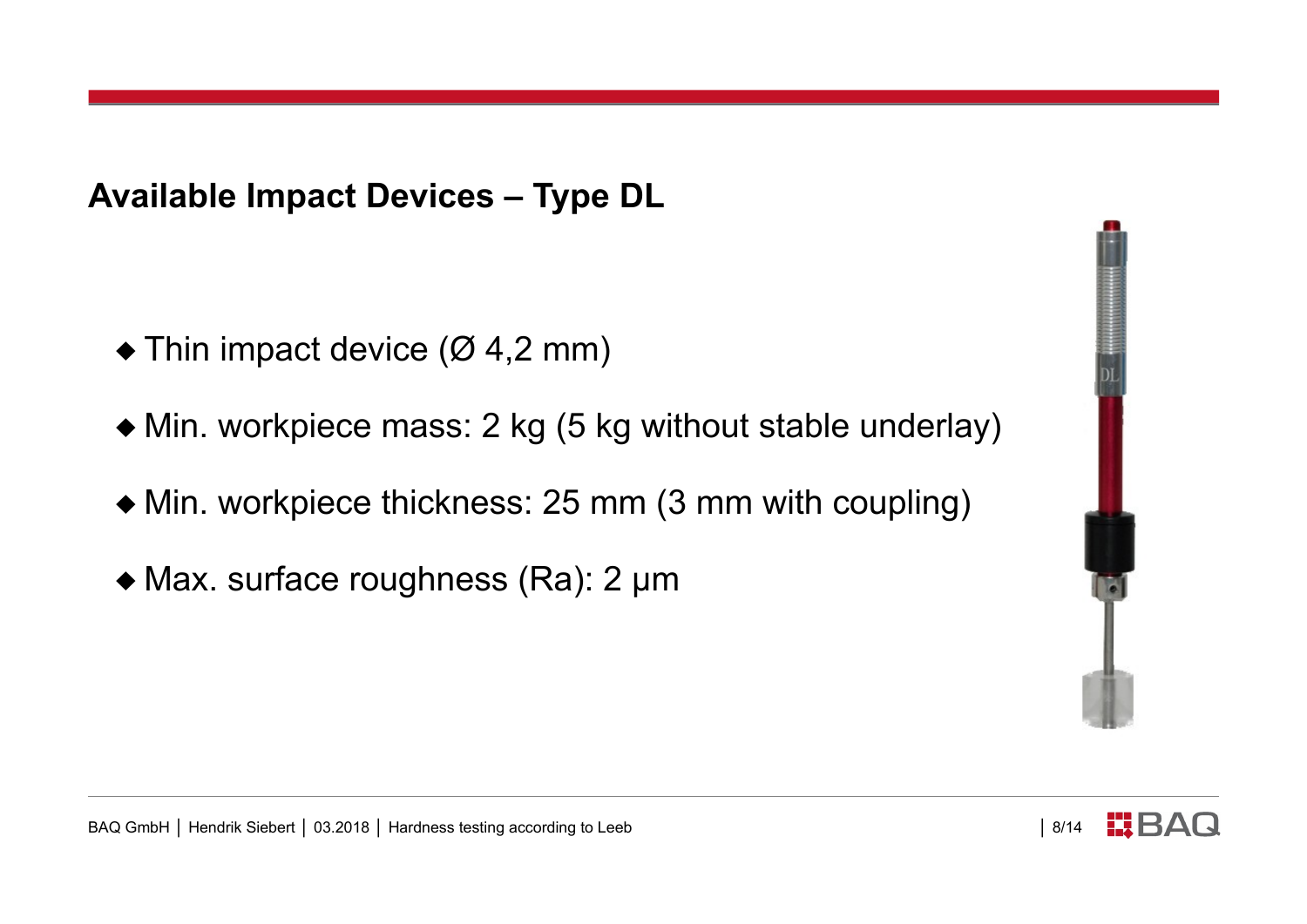**Available Impact Devices – Type D+15**

- ◆ Inductor 20 mm relocated, small contact surface 11 x 14 mm; for measuring in slots and indentations
- Min. workpiece mass: 2 kg (5 kg without stable underlay)
- Min. workpiece thickness: 25 mm (3 mm with coupling)
- ◆ Max. surface roughness (Ra): 2 µm





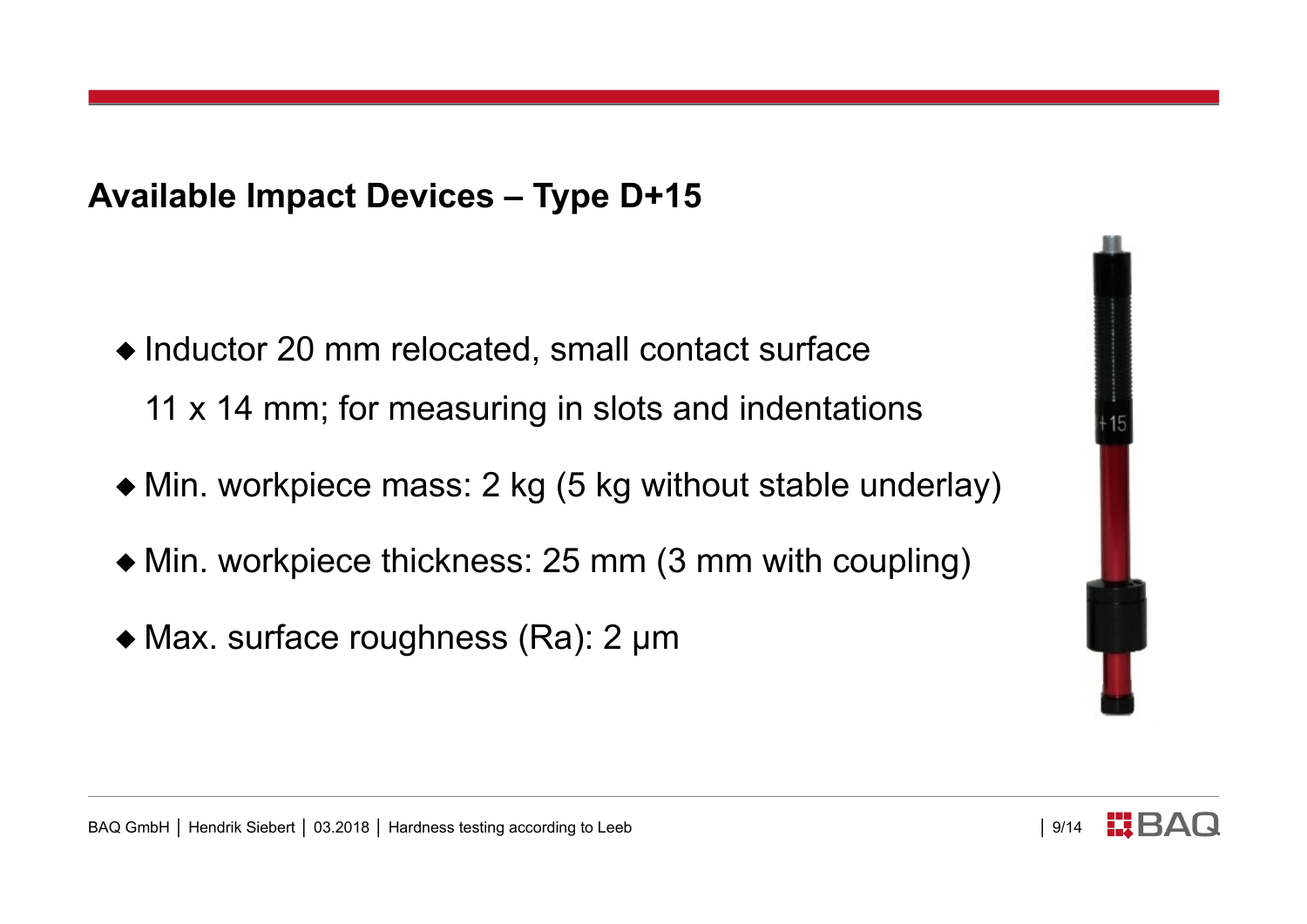**Available Impact Devices – Type C**

- $\bullet$  Impact device with lower impact energy for measuring on hardened surfaces
- Min. workpiece mass: 0,5 kg (1,5 kg without stable underlay)
- Min. workpiece thickness: 10 mm (1 mm with coupling)
- ◆ Max. surface roughness (Ra): 0,4 µm



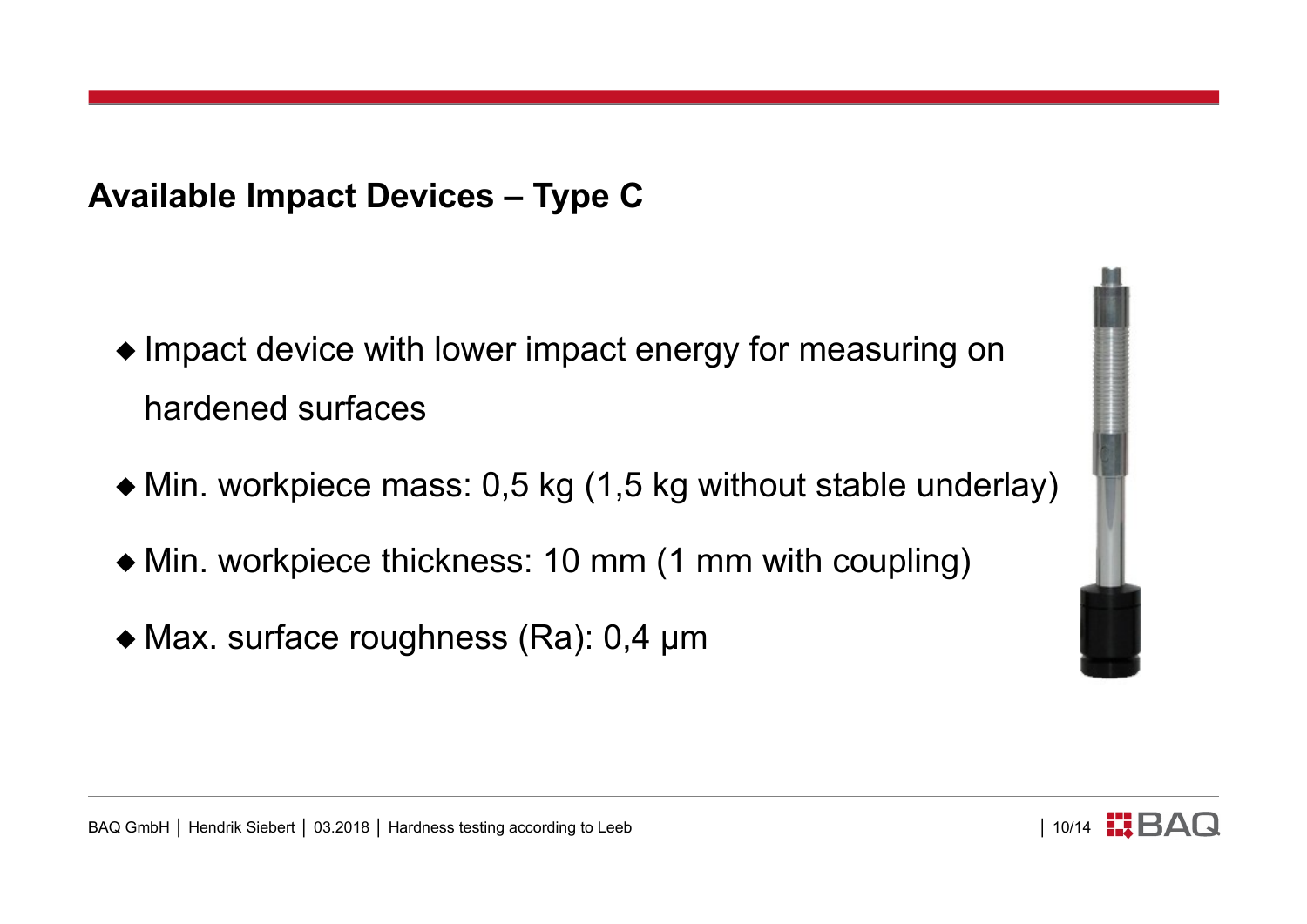**Available Impact Devices – Type G**

- $\bullet$  Impact device with higher impact energy for measuring on castings and forgings
- Min. workpiece mass: 5 kg (15 kg without stable underlay)
- Min. workpiece thickness: 70 mm (10 mm with coupling)
- ◆ Max. surface roughness (Ra): 7 µm





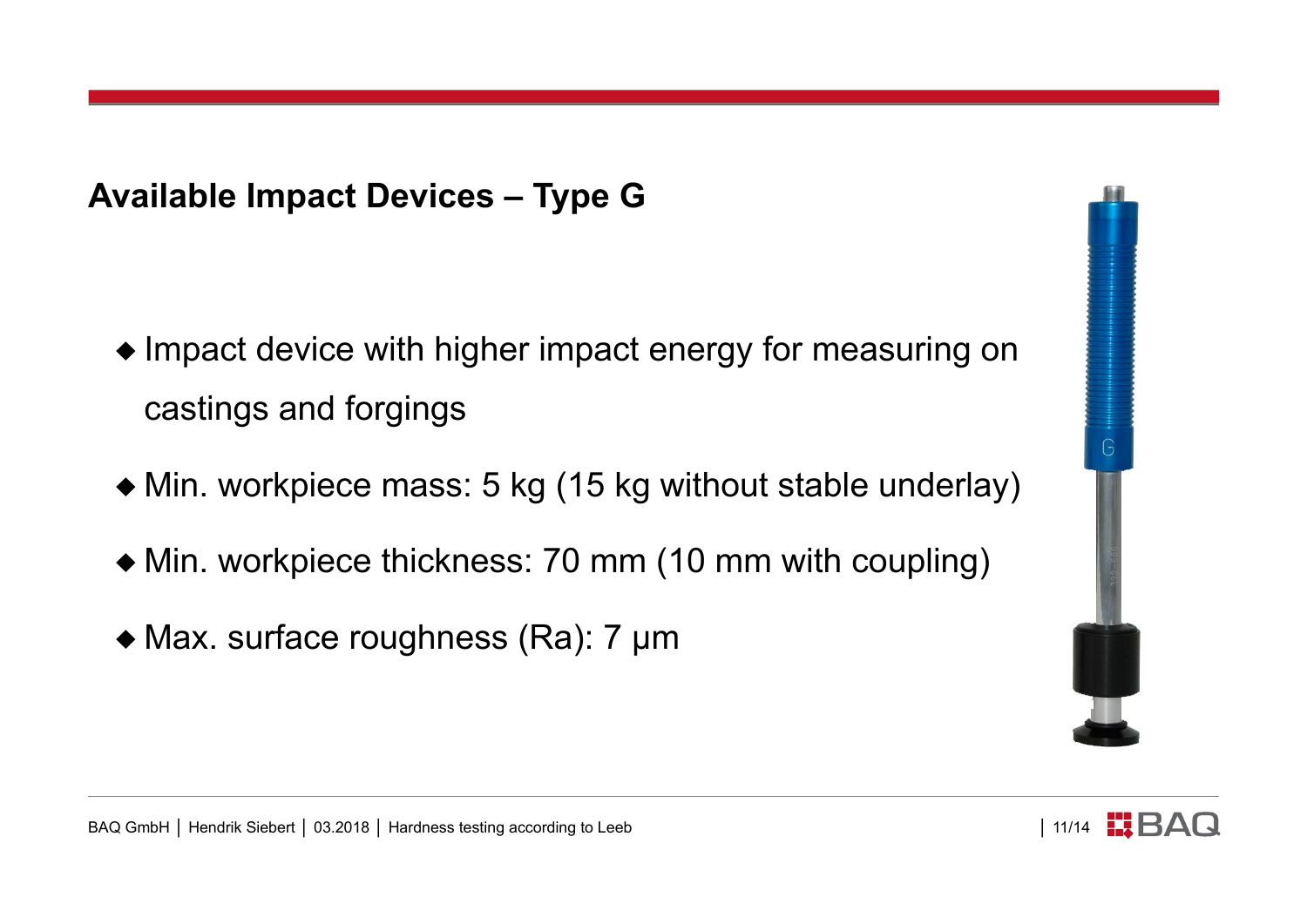**Hardness Test Blocks**

◆ HLD, HLDL, HLD+15, HLC: Ø 90 x 55 mm 2,73kg ◆ HLG:

Ø 120 x 70 mm 6,17 kg



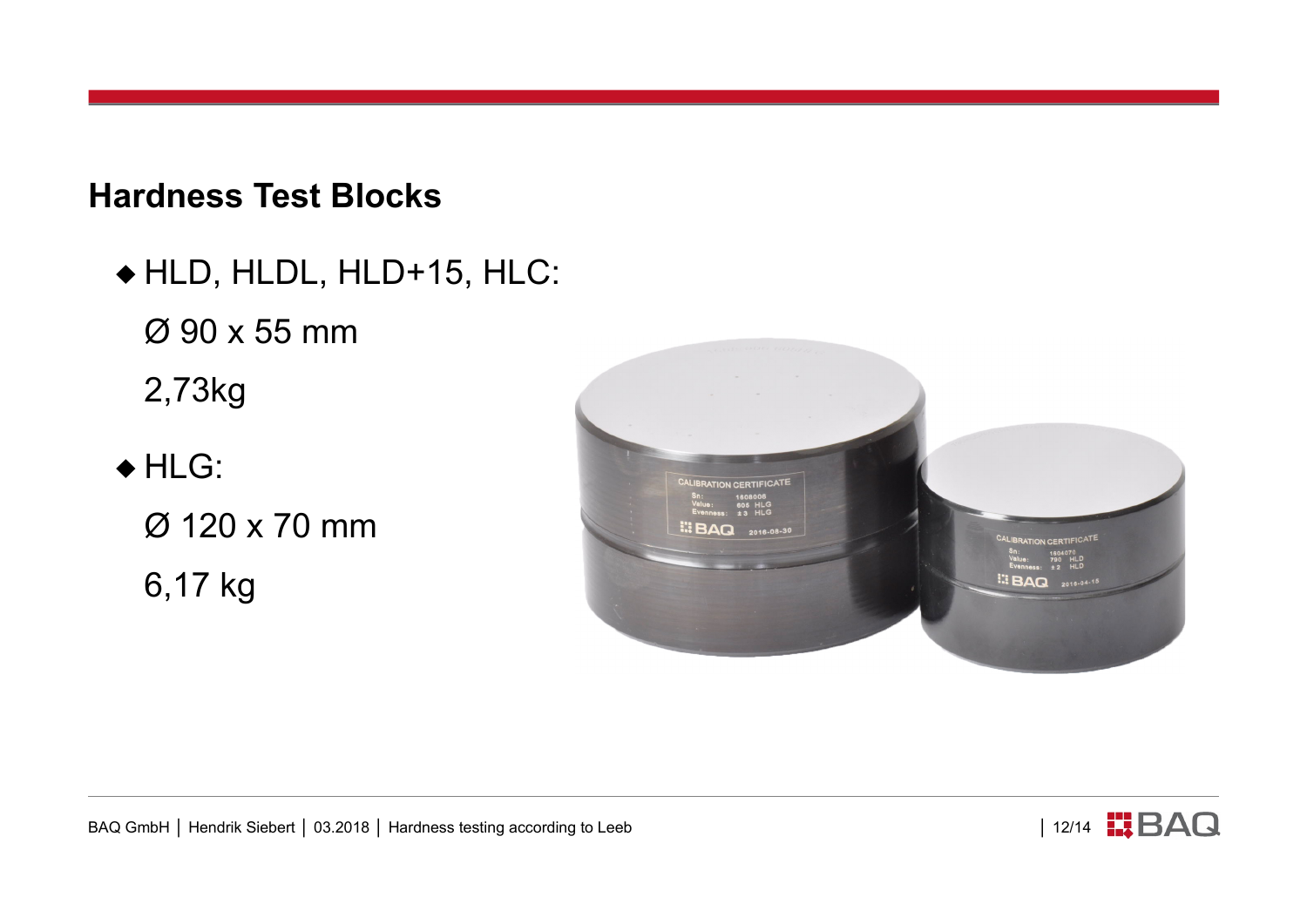**Verification / Calibration**

- Daily, in the relevant hardness range, before using the device Tolerable deviation: max. 5% from the hardness value Tolerable range: max. 5% from the mean value
- Every 12 months indirect calibration through the manufacturer on certified test blocks in 3 hardness ranges.